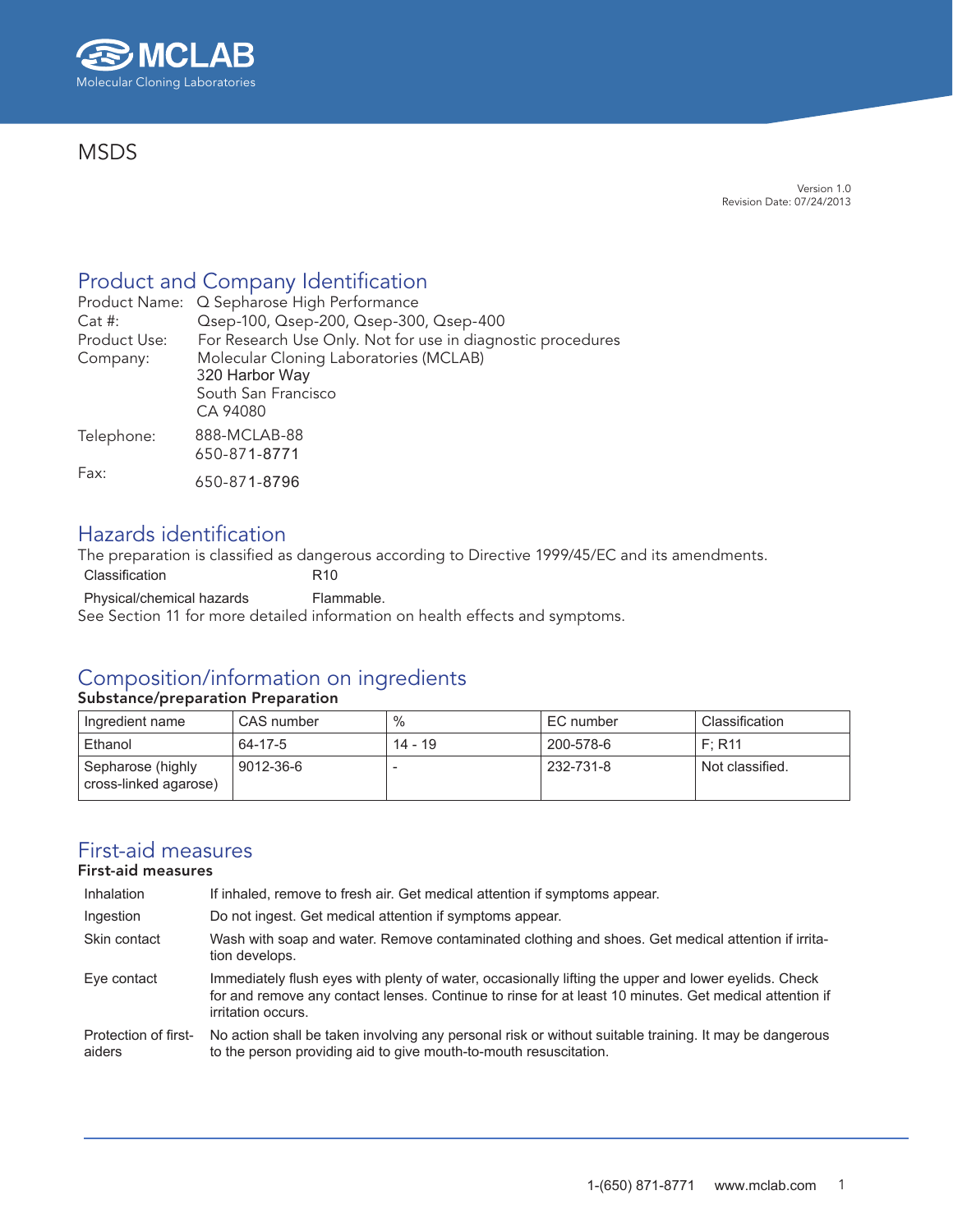### Fire-fighting measures

| Extinguishing media                            |                                                                                                                                                                                                                                                                                                                                                                                                                                                                                                                                            |
|------------------------------------------------|--------------------------------------------------------------------------------------------------------------------------------------------------------------------------------------------------------------------------------------------------------------------------------------------------------------------------------------------------------------------------------------------------------------------------------------------------------------------------------------------------------------------------------------------|
| Suitable Use                                   | dry chemical, CO2, water spray (fog) or foam.                                                                                                                                                                                                                                                                                                                                                                                                                                                                                              |
| Not suitable                                   | Do not use water jet.                                                                                                                                                                                                                                                                                                                                                                                                                                                                                                                      |
| Special exposure hazards                       | Flammable liquid. In a fire or if heated, a pressure increase will occur and<br>the container may burst, with the risk of a subsequent explosion. Runoff to<br>sewer may create fire or explosion hazard. Promptly isolate the scene by<br>removing all persons from the vicinity of the incident if there is a fire. No<br>action shall be taken involving any personal risk or without suitable train-<br>ing. Move containers from fire area if this can be done without risk. Use<br>water spray to keep fire-exposed containers cool. |
| Hazardous thermal decomposition products       | Decomposition products may include the following materials: carbon<br>oxides                                                                                                                                                                                                                                                                                                                                                                                                                                                               |
| Special protective equipment for fire-fighters | Fire-fighters should wear appropriate protective equipment and self-<br>contained breathing apparatus (SCBA) with a full face-piece operated in<br>positive pressure mode.                                                                                                                                                                                                                                                                                                                                                                 |

# Accidental release measures

| Personal precautions                   | No action shall be taken involving any personal risk or without suitable<br>training. Evacuate surrounding areas. Keep unnecessary and unprotected<br>personnel from entering. Do not touch or walk through spilt material. Shut<br>off all ignition sources. No flares, smoking or flames in hazard area. Avoid<br>breathing vapour or mist. Provide adequate ventilation. Wear appropri-<br>ate respirator when ventilation is inadequate. Put on appropriate personal<br>protective equipment (see Section 8).                                                                                                                                                                                                                            |
|----------------------------------------|----------------------------------------------------------------------------------------------------------------------------------------------------------------------------------------------------------------------------------------------------------------------------------------------------------------------------------------------------------------------------------------------------------------------------------------------------------------------------------------------------------------------------------------------------------------------------------------------------------------------------------------------------------------------------------------------------------------------------------------------|
| Environmental precautions              | Avoid dispersal of spilt material and runoff and contact with soil, water-<br>ways, drains and sewers. Inform the relevant authorities if the product has<br>caused environmental pollution (sewers, waterways, soil or air).                                                                                                                                                                                                                                                                                                                                                                                                                                                                                                                |
| Large spill Stop leak if without risk. | Move containers from spill area. Approach the release from upwind.<br>Prevent entry into sewers, water courses, basements or confined areas.<br>Wash spillages into an effluent treatment plant or proceed as follows.<br>Contain and collect spillage with non-combustible, absorbent material e.g.<br>sand, earth, vermiculite or diatomaceous earth and place in container for<br>disposal according to local regulations (see section 13). Use spark-proof<br>tools and explosion-proof equipment. Dispose of via a licensed waste<br>disposal contractor. Contaminated absorbent material may pose the same<br>hazard as the spilt product. Note: see section 1 for emergency contact<br>information and section 13 for waste disposal. |
| Small spill Stop leak if without risk. | Move containers from spill area. Dilute with water and mop up if water-sol-<br>uble or absorb with an inert dry material and place in an appropriate waste<br>disposal container. Use spark-proof tools and explosion-proof equipment.<br>Dispose of via a licensed waste disposal contractor.                                                                                                                                                                                                                                                                                                                                                                                                                                               |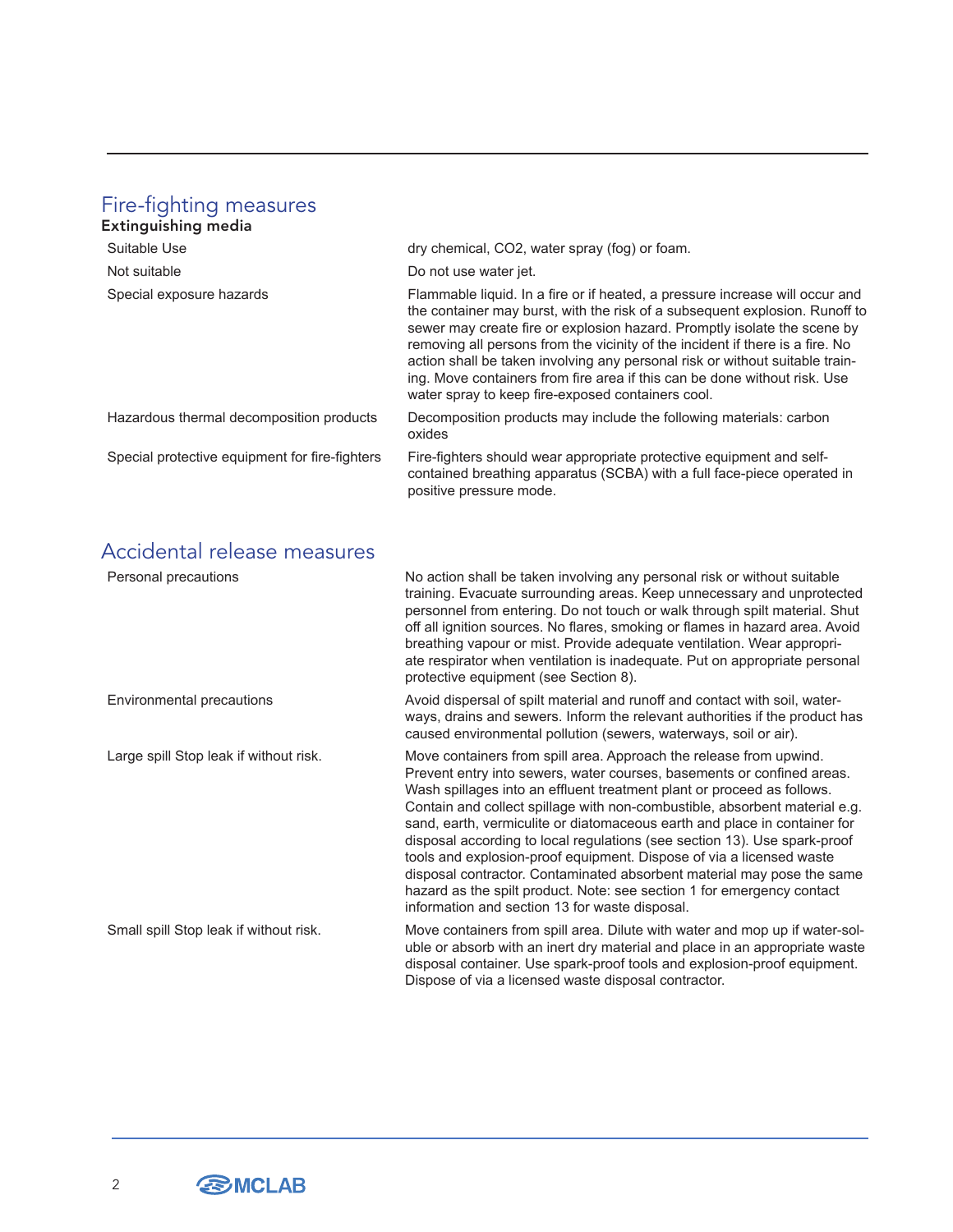### Handling and storage

- Handling Put on appropriate personal protective equipment (see Section 8). Eating, drinking and smoking should be prohibited in areas where this material is handled, stored and processed. Workers should wash hands and face before eating, drinking and smoking. Do not breathe vapour or mist. Do not ingest. Avoid contact with eyes, skin and clothing. Use only with adequate ventilation. Wear appropriate respirator when ventilation is inadequate. Do not enter storage areas and confined spaces unless adequately ventilated. Keep in the original container or an approved alternative made from a compatible material, kept tightly closed when not in use. Store and use away from heat, sparks, open flame or any other ignition source. Use explosion-proof electrical (ventilating, lighting and material handling) equipment. Use non-sparking tools. Take precautionary measures against electrostatic discharges. To avoid fire or explosion, dissipate static electricity during transfer by earthing and bonding containers and equipment before transferring material. Empty containers retain product residue and can be hazardous. Do not reuse container. Storage Store between the following temperatures: 4 to 30°C (39.2 to 86°F). Store in accordance with local regulations. Store in a segregated and approved area. Store in original container protected from direct
- sunlight in a dry, cool and well-ventilated area, away from incompatible materials (see section 10) and food and drink. Eliminate all ignition sources. Separate from oxidizing materials. Keep container tightly closed and sealed until ready for use. Containers that have been opened must be carefully resealed and kept upright to prevent leakage. Do not store in unlabelled containers. Use appropriate containment to avoid environmental contamination.

#### Packaging materials

Recommended Use original container.

# Exposure controls/personal protection

#### Exposure controls

| Occupational exposure controls | Use only with adequate ventilation. Use process enclosures, local exhaust ventila-<br>tion or other engineering controls to keep worker exposure to airborne contami-<br>nants below any recommended or statutory limits. The engineering controls also<br>need to keep gas, vapour or dust concentrations below any lower explosive limits.<br>Use explosion-proof ventilation equipment.                                                                                                                                                                                                                                 |
|--------------------------------|----------------------------------------------------------------------------------------------------------------------------------------------------------------------------------------------------------------------------------------------------------------------------------------------------------------------------------------------------------------------------------------------------------------------------------------------------------------------------------------------------------------------------------------------------------------------------------------------------------------------------|
| Respiratory protection         | Use a properly fitted, air-purifying or air-fed respirator complying with an approved<br>standard if a risk assessment indicates this is necessary. Respirator selection must<br>be based on known or anticipated exposure levels, the hazards of the product and<br>the safe working limits of the selected respirator. Recommended: A respirator is not<br>needed under normal and intended conditions of product use.                                                                                                                                                                                                   |
| Hand protection                | Chemical-resistant, impervious gloves complying with an approved standard<br>should be worn at all times when handling chemical products if a risk assessment<br>indicates this is necessary. 1-4 hours (breakthrough time): butyl rubber, neoprene                                                                                                                                                                                                                                                                                                                                                                        |
| Eye protection                 | Safety eyewear complying with an approved standard should be used when a risk<br>assessment indicates this is necessary to avoid exposure to liquid splashes, mists,<br>gases or dusts. Recommended: safety glasses with side-shields                                                                                                                                                                                                                                                                                                                                                                                      |
| Skin protection                | Personal protective equipment for the body should be selected based on the task<br>being performed and the risks involved and should be approved by a specialist<br>before handling this product. Recommended: lab coat Wash hands, forearms and<br>face thoroughly after handling chemical products, before eating, smoking and using<br>the lavatory and at the end of the working period. Appropriate techniques should<br>be used to remove potentially contaminated clothing. Wash contaminated clothing<br>before reusing. Ensure that eyewash stations and safety showers are close to the<br>workstation location. |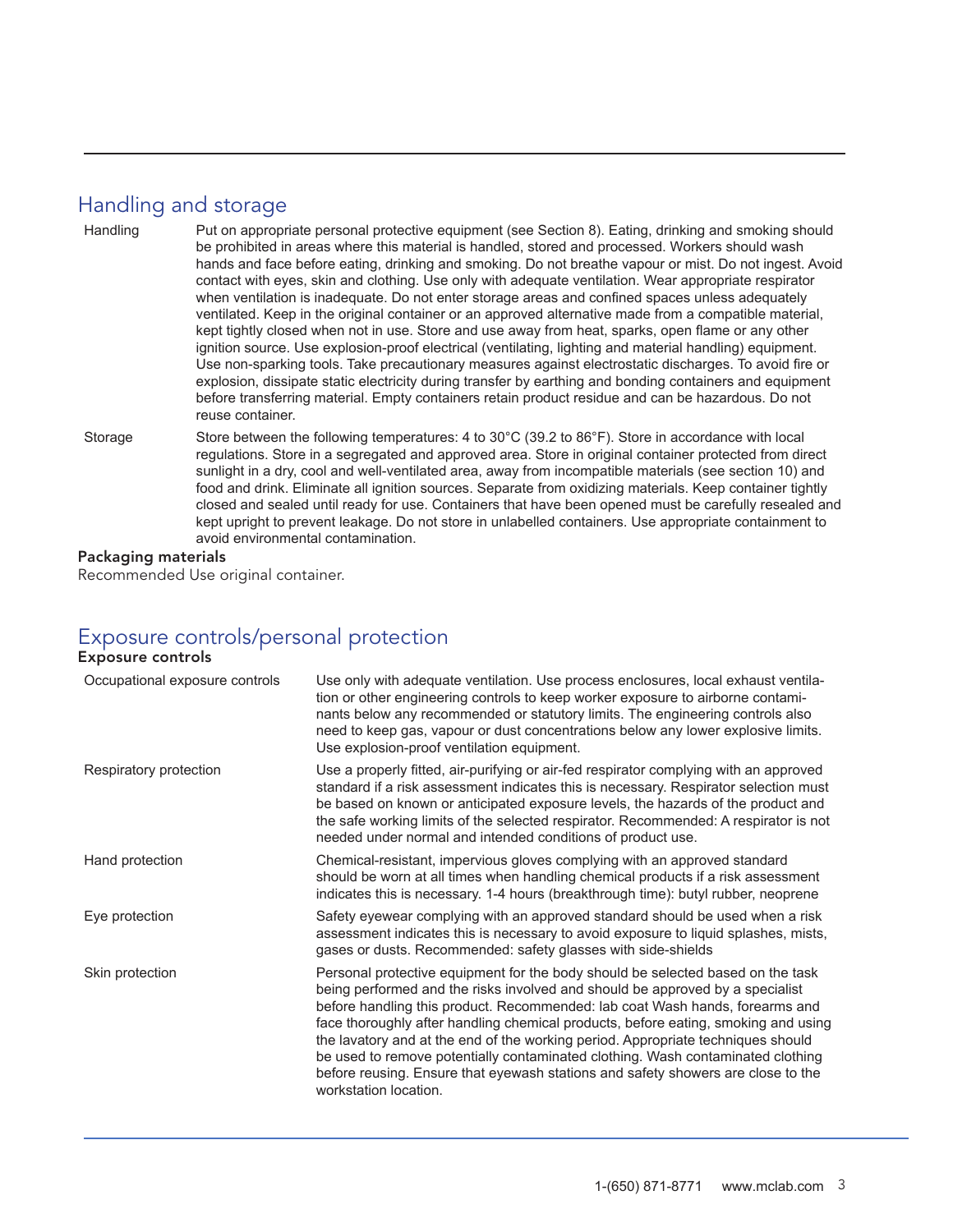Environmental exposure controls Emissions from ventilation or work process equipment should be checked to ensure they comply with the requirements of environmental protection legislation. In some cases, fume scrubbers, filters or engineering modifications to the process equipment will be necessary to reduce emissions to acceptable levels.

# Physical and chemical properties

| <b>General information</b><br>Appearance |                                                                      |  |
|------------------------------------------|----------------------------------------------------------------------|--|
| Physical state                           | Liquid. [and Suspension]                                             |  |
| Colour                                   | solution: Colourless. / Suspension: White.                           |  |
| Odour                                    | Sweetish. Alcohol-like. [Slight]                                     |  |
| Odour threshold                          | 180 ppm                                                              |  |
|                                          | Important health, safety and environmental information               |  |
| Flash point                              | Closed cup: 38 to 43 $^{\circ}$ C (100.4 to 109.4 $^{\circ}$ F)      |  |
| Explosive properties                     | Not considered to be a product presenting a risk of explosion.       |  |
| Solubility                               | Easily soluble in the following materials: cold water and hot water. |  |

# Stability and reactivity

| Stability                        | The product is stable. Under normal conditions of storage and use, hazardous<br>polymerisation will not occur.                                                             |
|----------------------------------|----------------------------------------------------------------------------------------------------------------------------------------------------------------------------|
| Conditions to avoid              | Avoid all possible sources of ignition (spark or flame). Do not pressurise, cut,<br>weld, braze, solder, drill, grind or expose containers to heat or sources of ignition. |
| Materials to avoid               | Reactive or incompatible with the following materials: oxidizing materials                                                                                                 |
| Hazardous decomposition products | Under normal conditions of storage and use, hazardous decomposition products<br>should not be produced.                                                                    |

# Toxicological information

Potential acute health effects

| Inhalation   | No known significant effects or critical hazards. |
|--------------|---------------------------------------------------|
| Ingestion    | No known significant effects or critical hazards. |
| Skin contact | May cause skin irritation.                        |
| Eye contact  | May cause eye irritation.                         |
|              |                                                   |

#### Acute toxicity

| Product/ingredient<br>name | Result                          | <b>Species</b> | Dose       | Exposure                 |
|----------------------------|---------------------------------|----------------|------------|--------------------------|
|                            | Ethanol LD50 Intra-<br>arterial | Rat            | 11 mg/kg   |                          |
|                            | LD50 Intraperitoneal            | Rat            | 3600 ug/kg |                          |
|                            | LD50 Intravenous                | Rat            | 1440 mg/kg | $\overline{\phantom{a}}$ |
|                            | LD50 Oral                       | Rat            | 7060 mg/kg |                          |



4